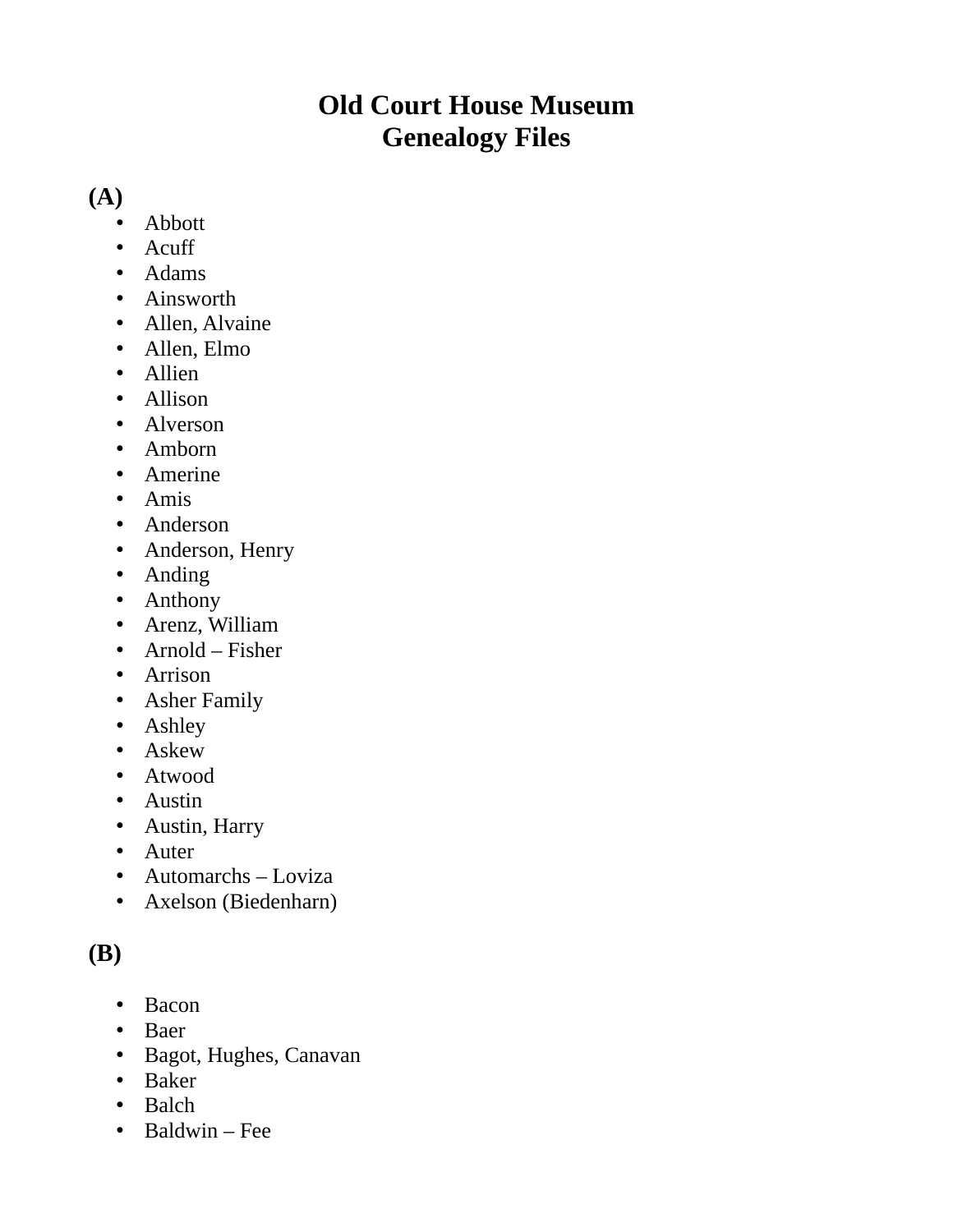- Balfour
- Balfour Harrison (Faunsdale Papers)
- Ball
- Ballard
- Banks
- Bankston
- Barfield
- Barksdale
- Barnes, George
- Barrow
- Batchelor
- Baum
- Baum, Good
- Beard
- Bellinger Reddin
- Benner, Lt. H. H.
- Beresford
- Biedenharn
- Bieller
- Bigelow
- Bilbo
- Birchett
- Birdsong Farr Wright Clark
- Black, Herman C.
- Blackburn Papers
- Blackmon (Blackman)
- Blakely Plantation
- Blanton Smith
- Bleything, William H. 30th Iowa Company F
- Blunt
- Bobb
- Bobb, Victor
- Bobbit
- Bodenheim
- Bodine
- Bohannon
- Boland
- Bonelli
- Bonham, Ike 1883
- Boone
- Boone, Jesse (Gift of Boone, Vernon L.)
- Booth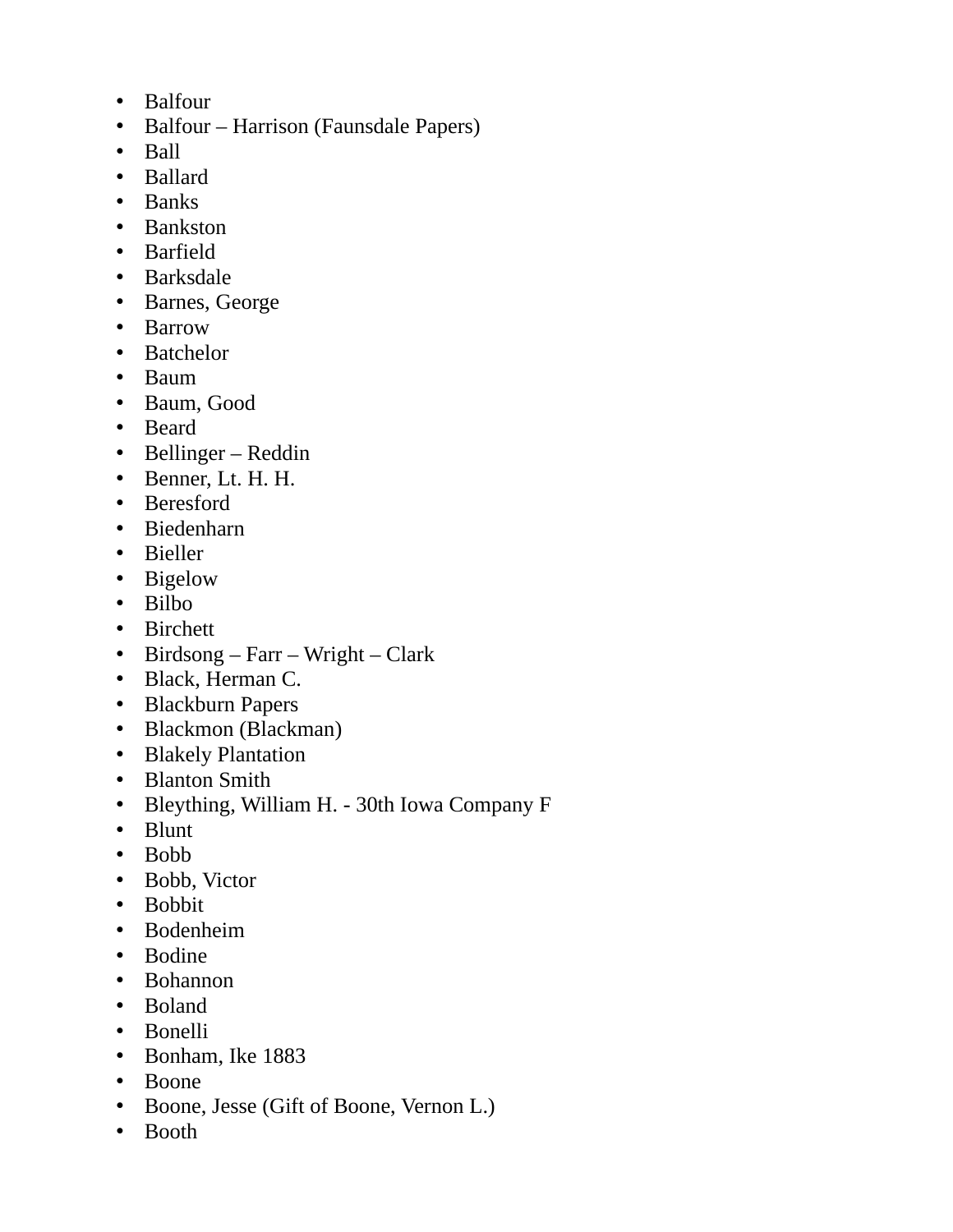- Borchert
- Bovard
- Bowman
- Bowmar
- Boyd, J. D.
- Brabston
- Breckinridge (Carson)
- Brien, Judge
- Brinkerhoff
- Broadhead
- Brooke, Walter
- Broome
- Broughton
- Brown
- Brown
- Brown, R. W. Mis.
- Bruce, T. P. Jr. (Grave)
- Brumley
- Bruner
- Brunini
- Bruzilius
- Bryant
- Buchanan
- Buck
- Buell
- Bullard, Nathanial Wells
- Bullen
- Bullock
- Burch
- Burch Walton Saxon
- Burke
- Burnet, Daniel
- Burns
- Burr, Aaron
- Burwell
- Bush
- Butler
- Butts
- Byrd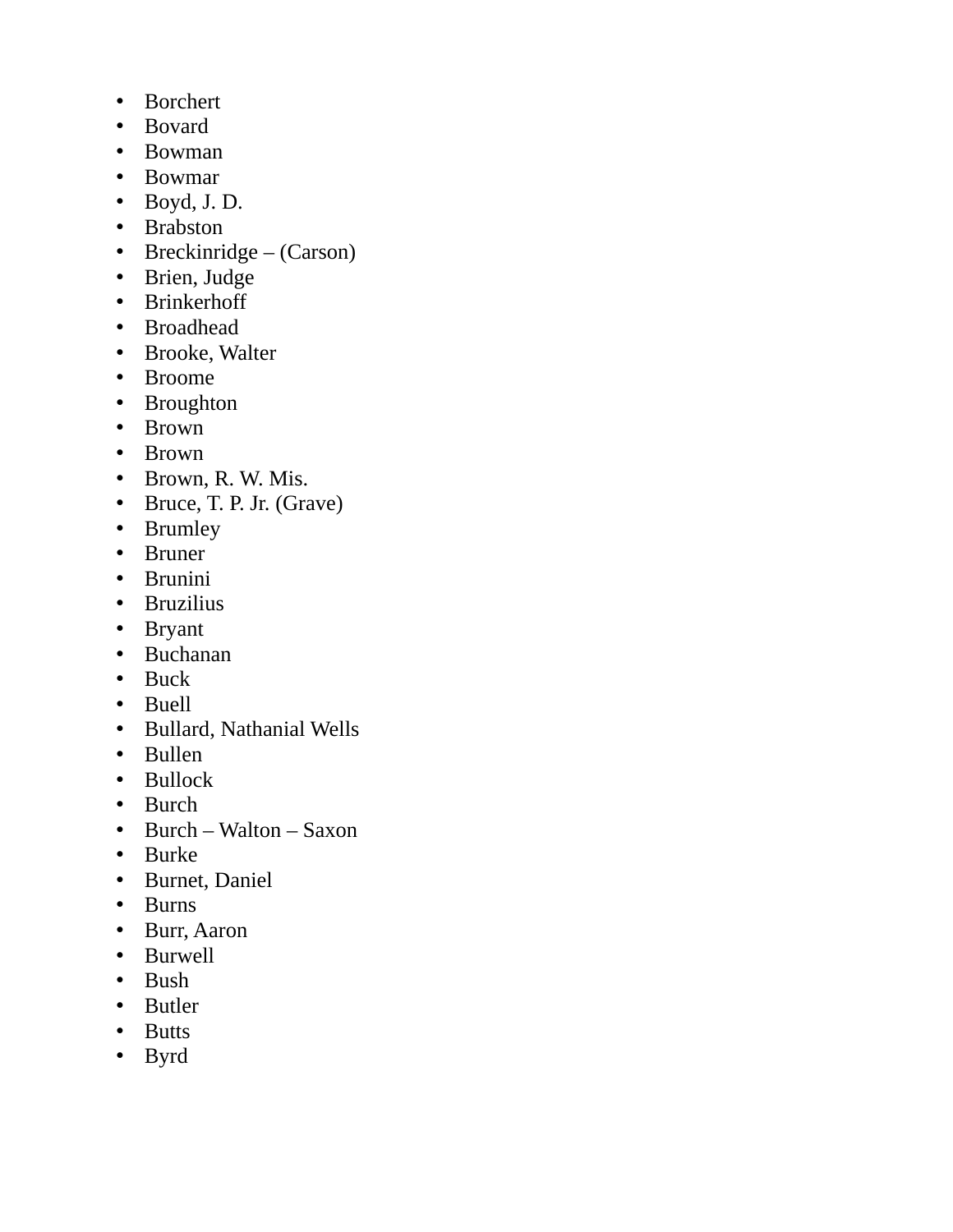## **(C)**

- Cabell
- Cain, Mary Dawson
- Cameron
- Campbell
- Canfield Kendall Henry Tucker Etc…
- Canizaro
- Capers, Dr. L. G.
- Carr
- Carradine Hyland
- Carroll
- Casey
- Cashman Ashmead Conway Etc…
- Castleman
- Cato
- Caughlin
- Chamberlain
- Champion
- Chapman
- Chatmon, Sam (Delta Blues)
- Chattin
- Chavis
- Childs Family
- Chilton, J. M.
- Chipman
- Chisolm
- Christmas
- Claiborne, General
- Clark
- Cloud Hardway
- Coalter
- Cockreel
- Cohn
- Cole
- Coleman
- Collier
- Collier, Holt
- Collier, J. Wm. (U. S. Representative)
- Collins
- Colvin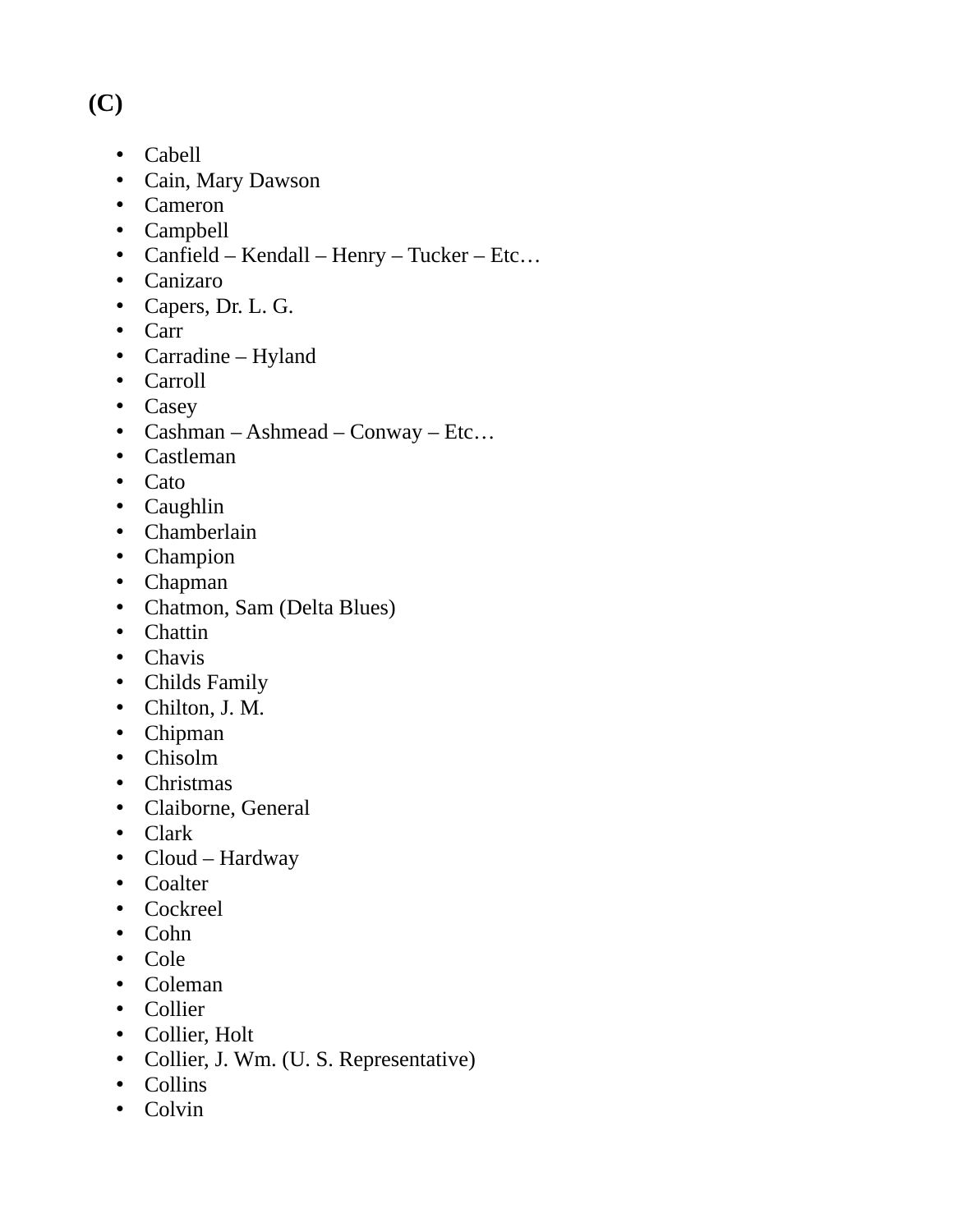- Conklin (loose items found in family Bible)
- Conway
- Coon
- Corneil
- Cotton
- Cotton (from Edwards)
- Cotton (Methodists)
- Cotton, Gordon Obituary
- Cotton, Lemuel
- Cotton, Nita Brown's Line
- Couch
- Countryman
- Covington
- Cowan
- Cox
- Cox (Claiborne)
- Crawford
- Crawford Miller
- Creecy
- Crichlow
- Cronia, George
- Crook
- Crouch
- Crump
- Crutcher Shannon File 1
- Crutcher Shannon File 2
- Culkin
- Cummings
- Curphey
- Curtis
- Cuykendall

### **(D)**

- Dabney, J. B.
- Dale
- Dana
- Daniel
- Dardeau
- Darden
- Dart Foley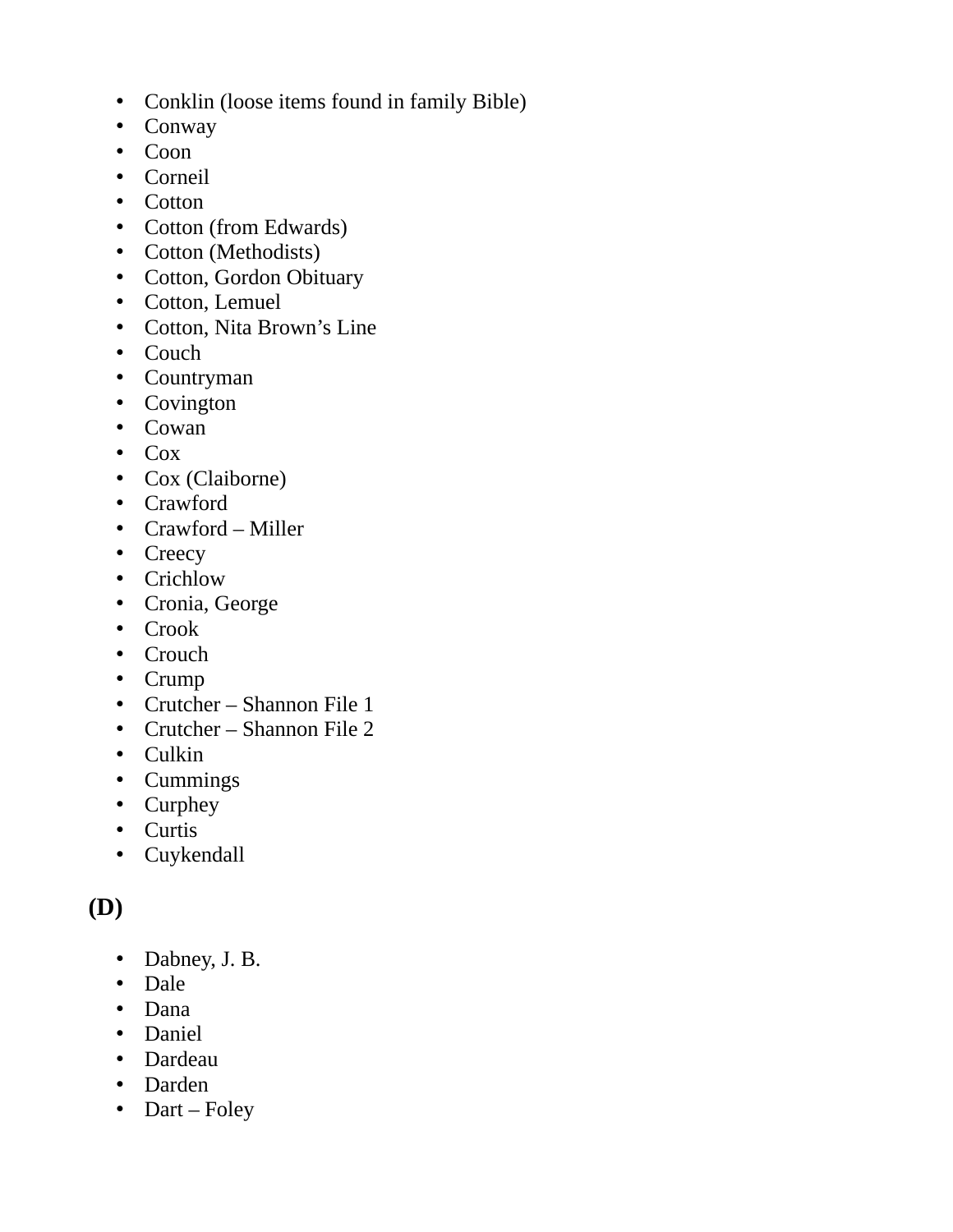- Dart, John "Gold Rush"
- Davidson
- Davis
- Davis not Jefferson -
- Davis Family Association
- Davis Family Papers, Letters, Etc…
- Davis Island
- Davis Marriages
- Davis, Ben
- Davis, Eva W.
- Davis, Eva Whitaker
- Davis, Frank M.
- Davis, General File
- Davis, Jeff
- Davis, Jeff Canada
- Davis, Jeff Family
- Davis, Jeff in New Yorker
- Davis, Jeff'n in Vicksburg
- Davis, Jefferson (Letter to sister Amanda, 1879)
- Davis, Jefferson 1
- Davis, Jefferson 2
- Davis, Jefferson 3
- Davis, Jefferson Funeral
- Davis, Joe E.
- Davis, Joe E. Jeff's Brother
- Davis, Lewis (Family)
- Davis, Mary E.
- Davis, Mary E. (Historical Data copied by her for museum)
- Davis, Varina
- Dawson
- Day Gray
- Deason
- Deed Book
- Dent
- Devine
- Dickson, Harris (Vicksburg Writers)
- Dixon
- Dixon, Willie
- Doherty
- Donan
- Dotherow
- Downs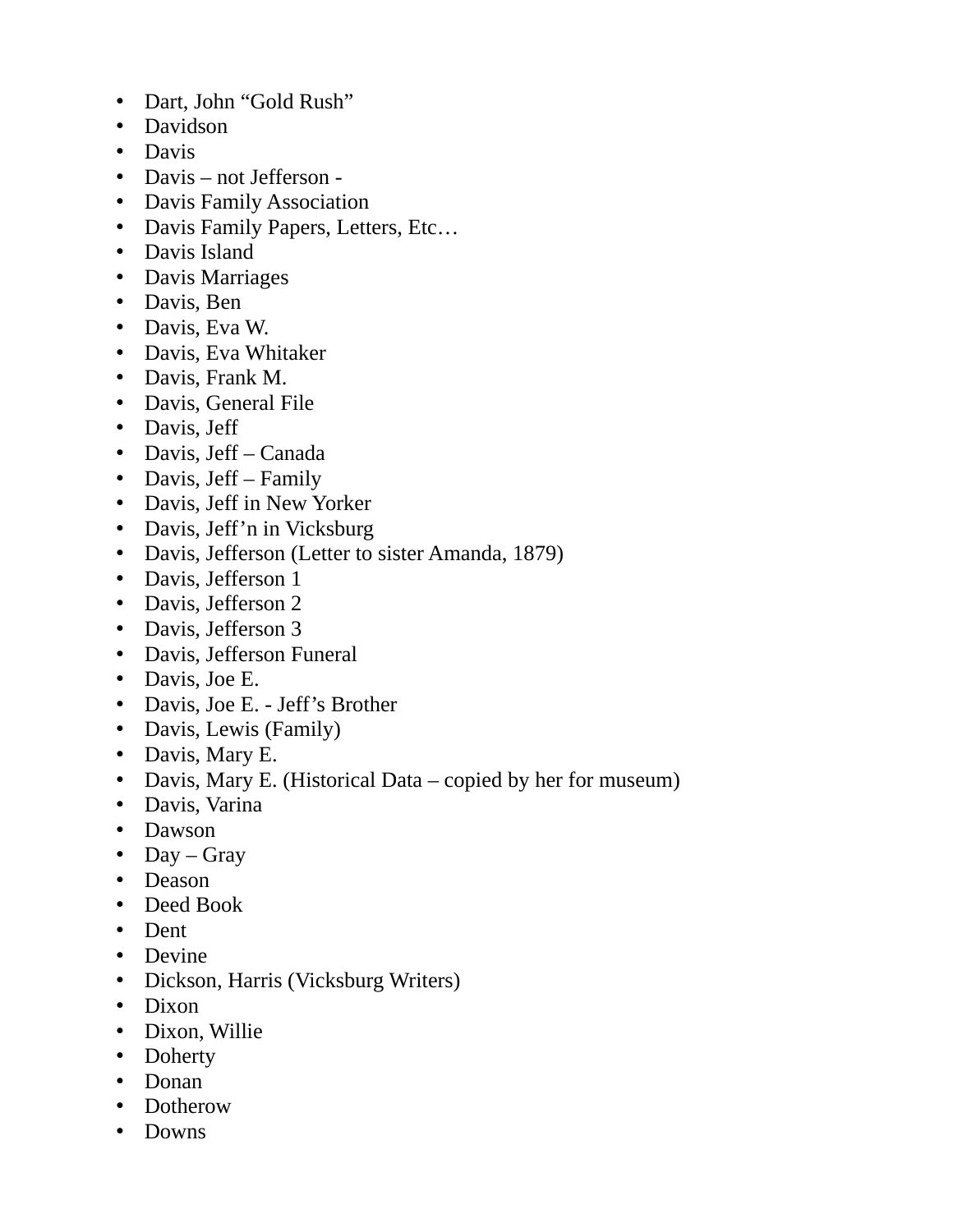- Drane
- Dromgoole
- Dudley
- Duffner
- Duffner
- Duffner, William
- Dugoing
- Duhs Robert C. (Rev.)
- Durden
- Duty
- Duval
- Dwight

# **(E)**

- Edwards
- Eggleston, E. T.
- Eggleston, Elizabeth
- Ellis Port Gibson
- Elliston
- Elmore
- Emanuel
- Emerson
- Ervin
- Evans
- Everard
- Everett Henry & Elizabeth Boone
- Everett, F. E. Jr.
- Ewing

### **(F)**

- Farkas
- Farmer
- Farrior
- Fatheree
- Faulk
- Faulk & Johnson
- Featherstun
- Feith, Lowenberg
- Fenimore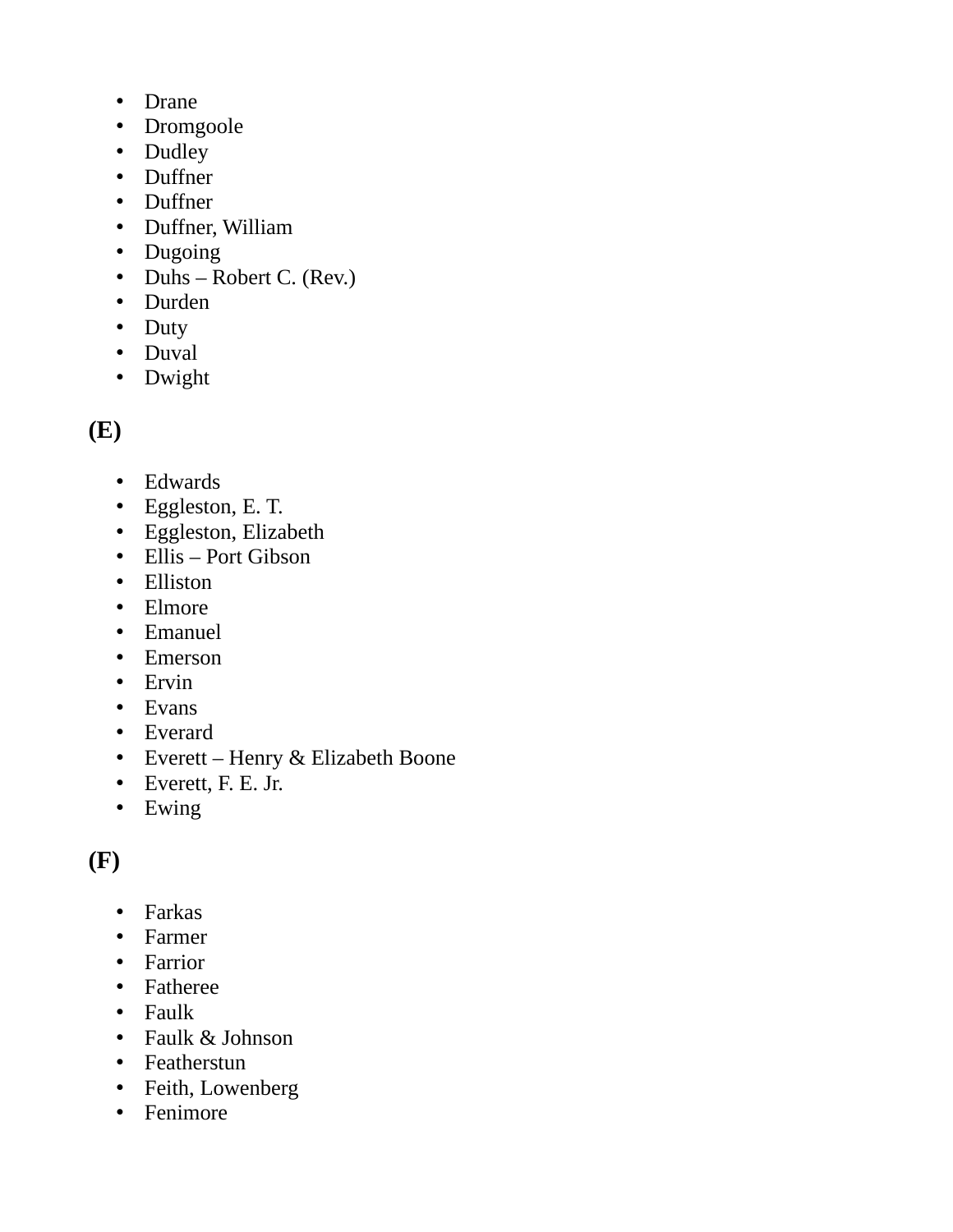- Ferguson
- Ferguson (Jefferson County)
- Fielder
- Finane
- Finke
- Fisher
- Fisk
- Fitz Hugh
- Fitzgerald
- Flanagan Mitchell Butts Davis
- Fletcher
- Floweree
- Flowers & Ferrell
- Floyd
- Fogarty
- Foley
- Folkes
- Fontaine, Lamar (by his father)
- Foote
- Forbes
- Ford
- Forney, Gen. John H.
- Fortner
- Foster
- Fox  $1$
- Fox  $2$
- Fox, Floss
- Fox, Sophia
- Freeman
- French
- French, William
- Friar Fryer
- Frisby
- Fulgharn, Henry (Found in Old House on Clay Street)

# **(G)**

- Gaddis
- Gale, John
- Gallaway
- Gamble, Andrew & Patience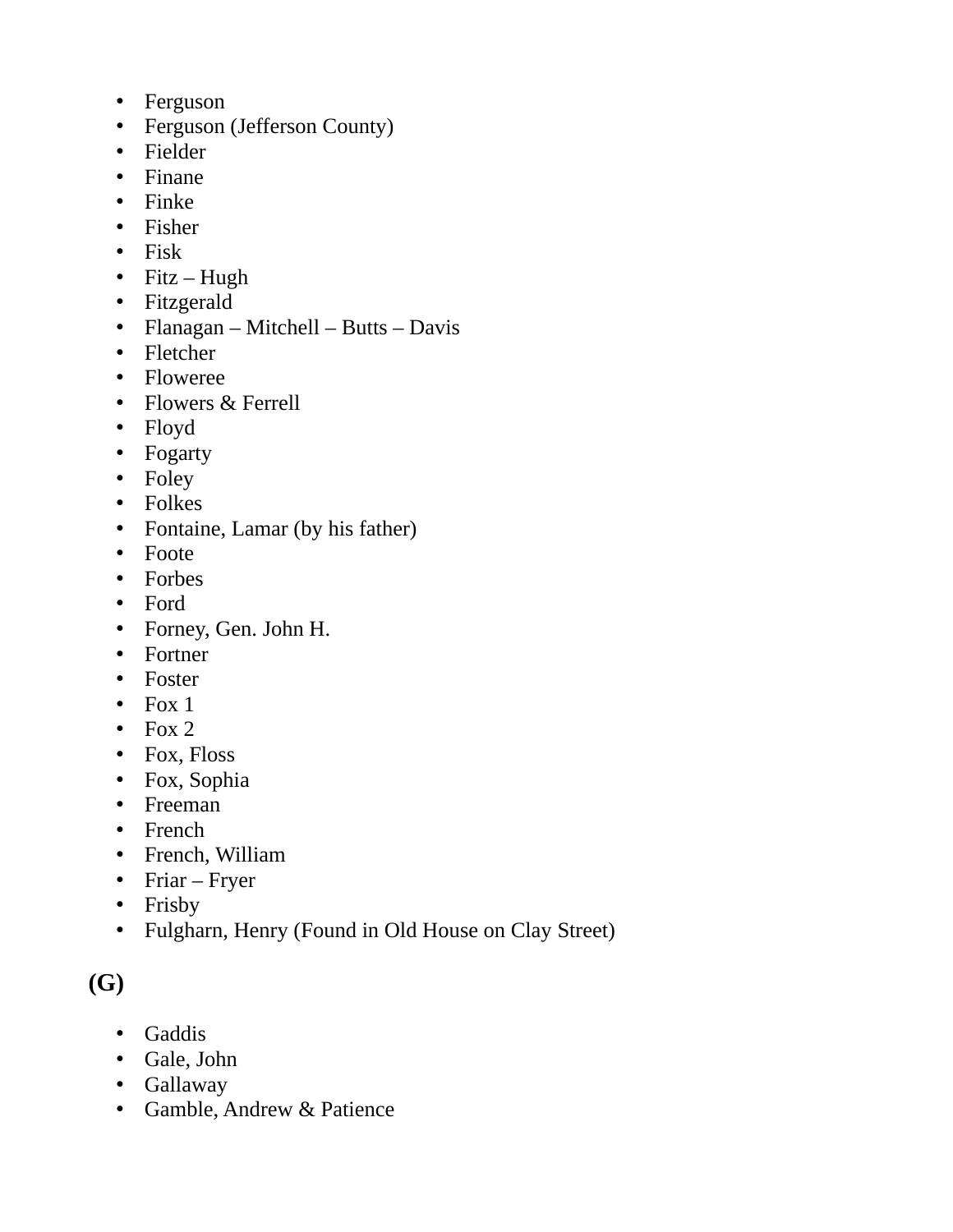- Gardner
- Gartley Davis
- Gascoigne
- Gaty Reed
- Gaugh
- Geary, James M. (1895 Police Department)
- Gee
- Genella
- Genella Estate Chancery Cause No. 893
- Geneological Aids
- George
- Gervais
- Gibbes
- Gibson
- Gibson (Memoirs of J. M. Gibson 1929)
- Gibson, James M.
- Gilchrist
- Gilland
- Gilmore
- Givens, Alexander
- Glass
- Glass (Episcopal Church)
- Glass Journal
- Glass, Maria Trial
- Glasscock
- Godwin
- Goldberger
- Goodrum Adams
- Goodrun, Howell H.
- Goodwin
- Gordon
- Gottseelig
- Graham
- Grant
- Grant Dixon
- Gray
- Gray Vance
- Green, Duff
- Green, Martin E.
- Green, Thomas M.
- Green, Washington
- Greenleaf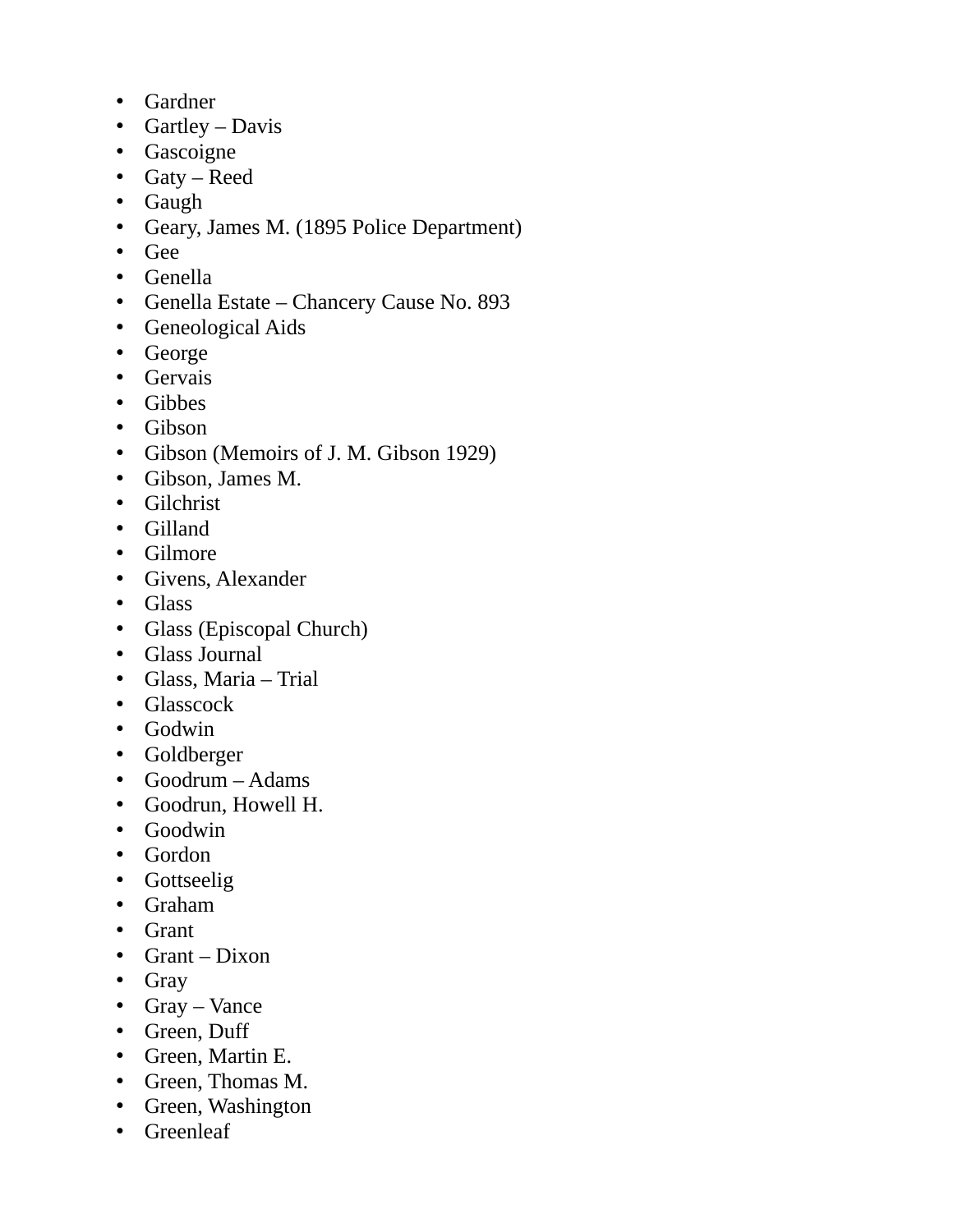- Greenoe, J. C. Mrs.
- Greenwood Leflore Public Library
- Greer Grand Gulf
- Griffing
- Griffith, B. W. Papers
- Griffith, Richard
- Grimes
- Guice
- Guier Carroll Parish
- Guion
- Gulde
- Guscio
- Gwin

### **(H)**

- Haddon Memoir
- Hagan, Dr. James
- Hall Bell
- Hamberlin
- Hamilton
- Handy, W. C.
- Hanes
- Hankinson
- Hanks
- Hansford
- Harper
- Harris
- Harris Morrow (Redbone Community)
- Harris, Reuben
- Harrison (Hutchinson)
- Hart
- Harwood
- Hasie Powell
- Hatch
- Havis
- Hawkens
- Hawkins
- Hawkins
- Hawkins Presson
- Haynes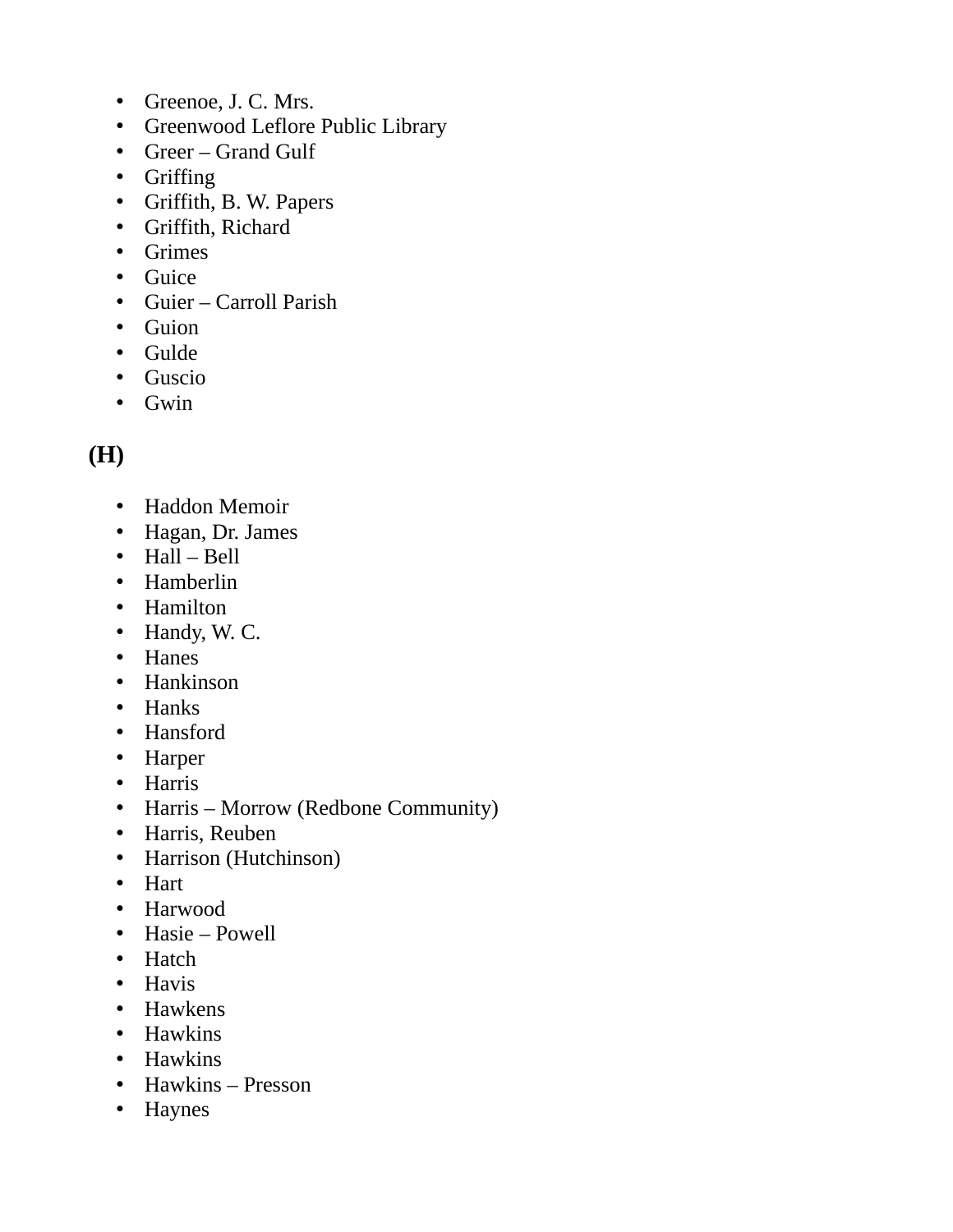- Hays Hayes
- Hazelett Family Photo Album
- Hazelett, James
- Head, Ben
- Heard
- Hebron
- Heisen
- Heisenbuttle
- Helgason O'Neill Geary Morgan Millery Thorsdatta Dillon
- Hemingway
- Henderson
- Hendren (Allein)
- Henry, Dr. E. T.
- Herrick
- Herring
- Hewson
- Hickey
- Hicks
- Higgins
- Highlender Hamer
- Hignett
- Hilderbrand
- Hill
- Hilton
- Hindman, Carlisley
- Hines
- Hines, Henry Sr.
- Hitch
- $\bullet$  Hitt, J.D.
- Hockett
- Hoffman, Lewis
- Hogaboom, Gen. U.S.M.C. (Robert)
- Hoggatt
- Holland
- Holler
- Holloman
- Holloway
- Holmes, Amy
- Horan
- Hornthal
- Hossley Hotenenson Harrison
- Houghton, Judge Lawrence S.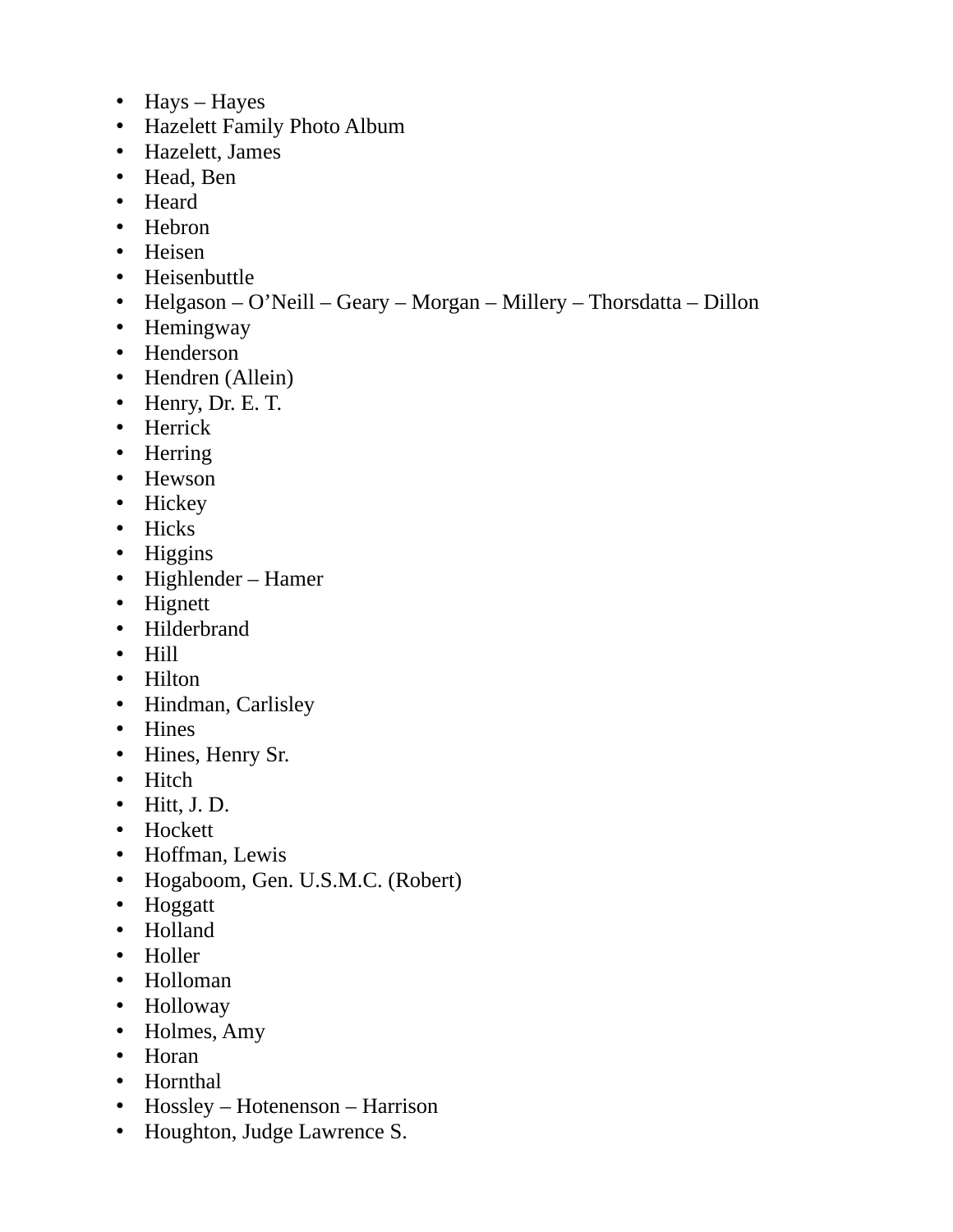- Howard
- Howe
- Howell
- Hoxie
- Hoxie, Leon Quin "Huck" Jr. 27th Bombgroup Light
- Huff
- Hullum, Joel (Bible)
- Humphreys
- Hunt
- Hunt, Joab W.
- Hurlbut, Emma Gen. Rawlins Lum House
- Hutchinson
- Hutto
- Hyland
- Hynes

# **(I)**

- Irion
- Irving
- Irwin
- Irwin
- Irwin
- Isonhood

# **(J)**

- Jabour
- Jacks
- Jackson, Gen. T. J. "Stonewall"
- Jacobson & Gillan
- James
- Jasper, A. J.
- Jeffers Jefferies
- Jenkins
- Jeter
- Jett Family Records
- Johnson, Fannie Willis
- Johnston, Dr. Walter
- Jones
- Jones Casey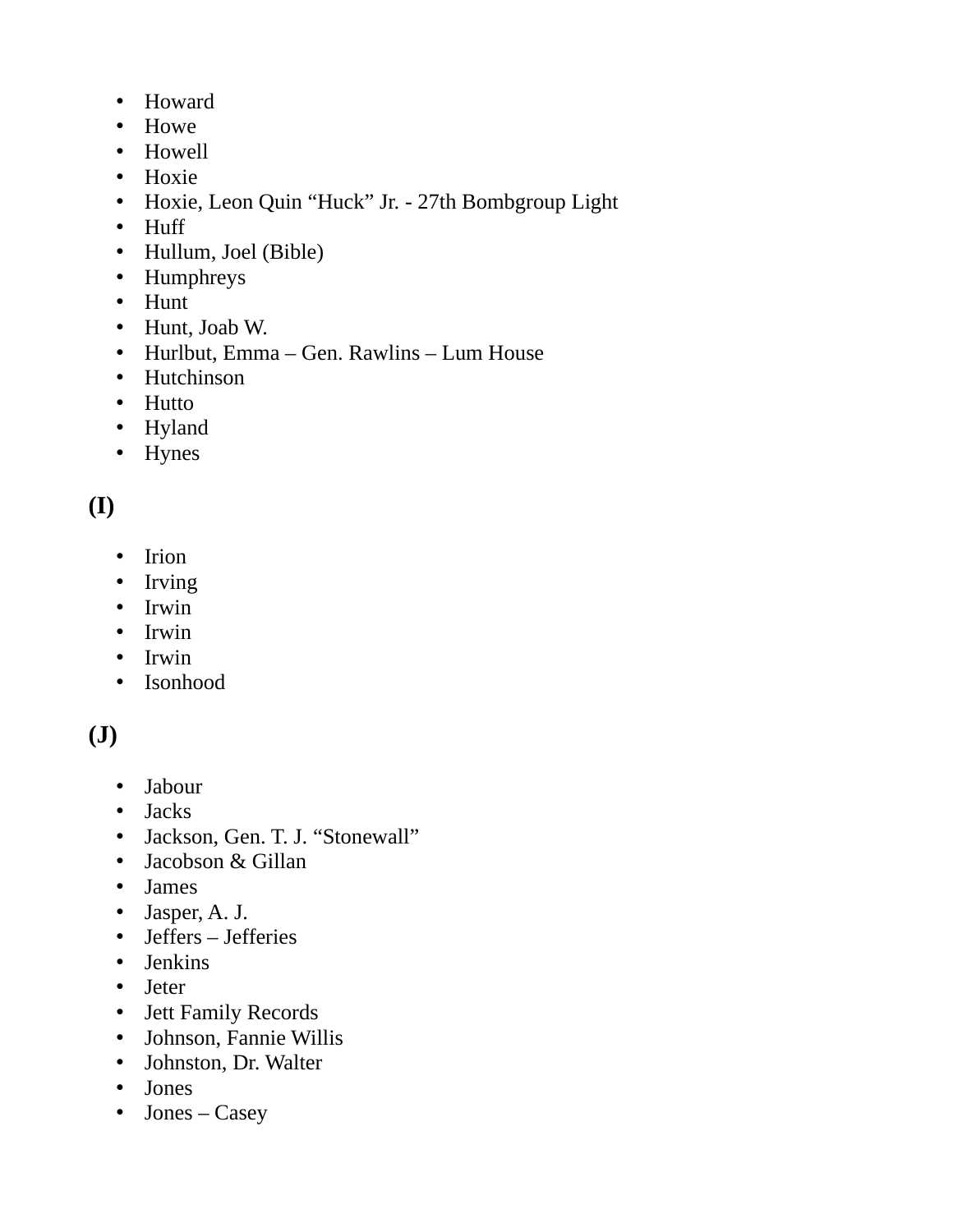- Jones, John E. & Emma
- Jones, Rev. John G.

#### **(K)**

- Kain School
- Kain, Charles M.
- Kane
- Kappler
- Keep
- Keesee, Sutton, Crutchfield, & Smalling Bible Records
- Keller, Josephine
- Kentucky Artists
- Kern
- Kewlegan, Emma P. (Supreme Court Talk)
- Kiger
- Killian
- Kimball
- Kings (King Family)
- Kitson
- Kittrell
- Kleiman
- Klein Neely Birchett
- Kline
- Knowland
- Kory, Rabbi Sol
- Kuner, Max
- Kuykendall

# **(L)**

- LaFave
- Lake Family
- Land
- Lane
- Lane, John
- Lane, Thomas
- Langford
- Langford
- Lanier
- Lanier / Davis Manlove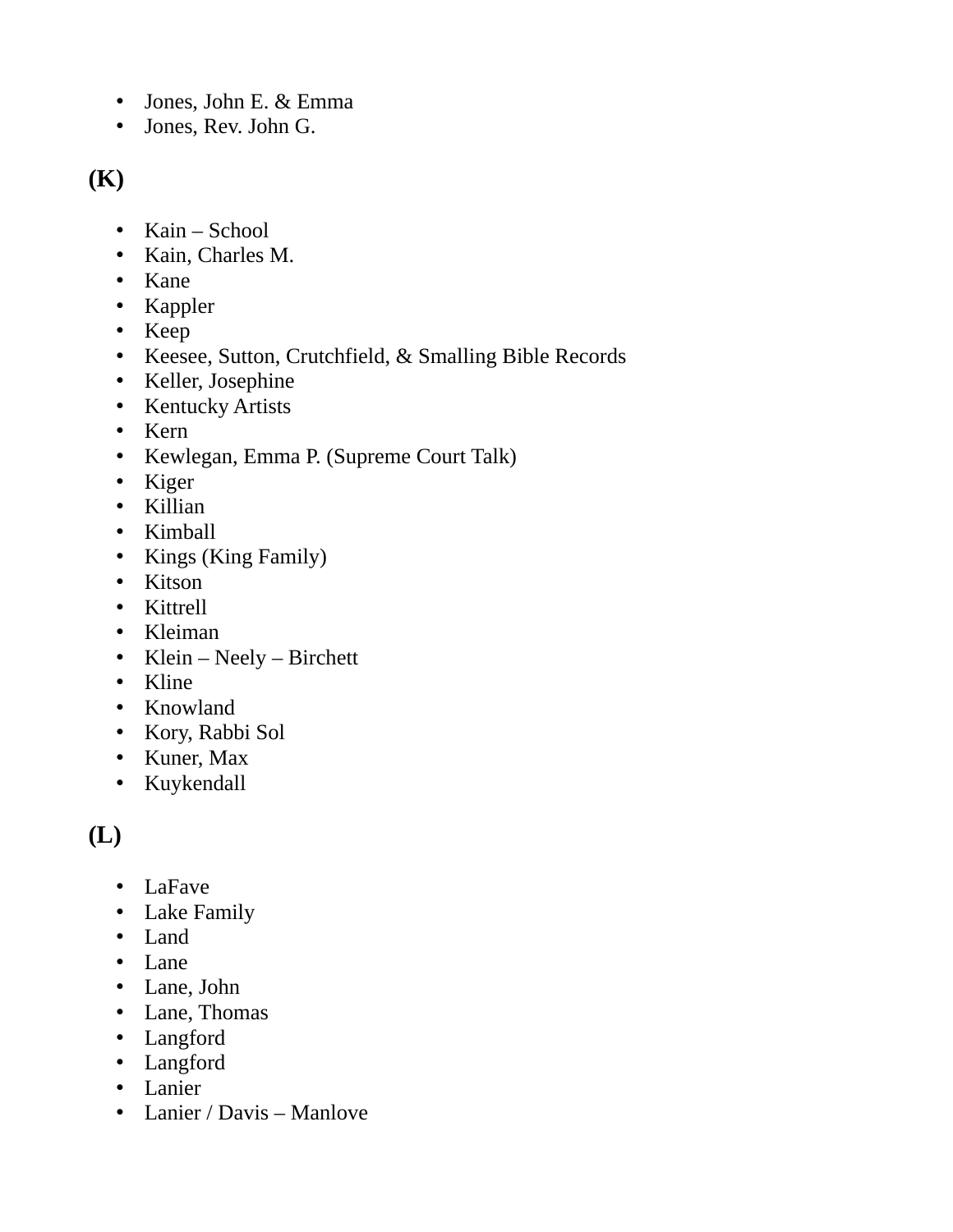- Lanier, Breland, & Clark
- Lassiter
- Lassiter, Clayton
- Latham
- Laughlin
- Lavins
- Leathers, T. P. (Capt.)
- Lee
- Lee, Stephen & Others
- Lee, Stephen D.
- Leftwitch & Palmer
- Leist, A. F.
- Leonard
- Leonard Harmon
- LeTourneau Family
- Lewis General
- Lightcap
- Lindsey, Lazarus
- Lobdell
- Lofton
- Logue, Francis M. (Bale tie 1878)
- Long
- Loughborough (Cave Life)
- Love
- Loviza
- Lowenthal, Israel & Celia
- Lowry
- Lucas
- Luckett Folder 1
- Luckett Folder 2
- Luckett Folder 3
- Lum
- Lum House
- Lundberg

### **(Mc)**

- McAllister, Dr. Jane Ellen
- McBroom
- McCabe
- McCardle, William (Editor)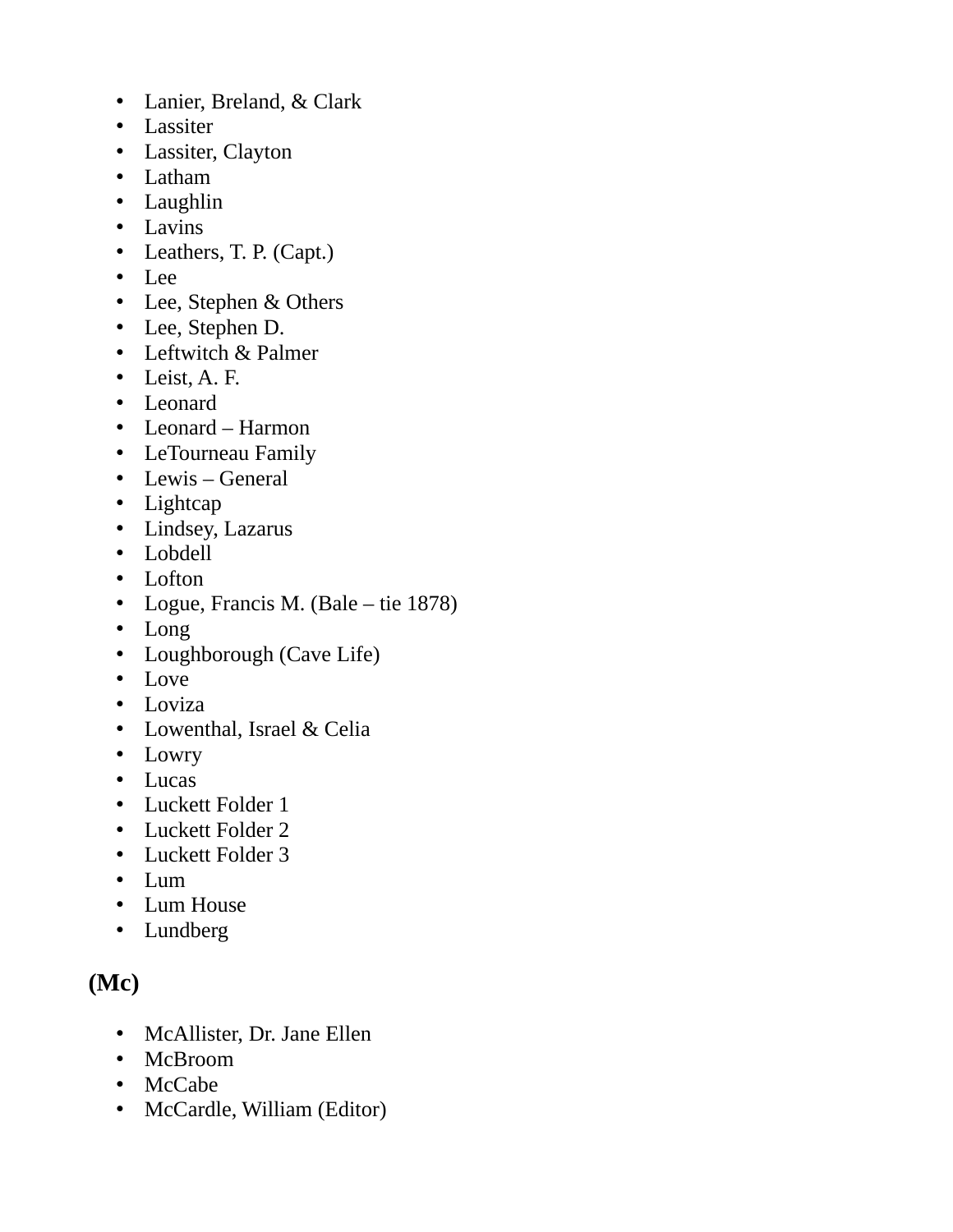- McClung, Alexander
- McClung, Alexander
- McClurg
- McCord
- McCormack
- McCray
- McCutchen
- McDowell
- McElroy
- McGee
- McGinty
- McKinley, William (President)
- McLaurin
- McLemore
- McMakin
- McMillin
- McMurchy
- McNutt, Alexander (Governor)
- McQuade
- McRae Limerick
- McRaven
- McRayde

#### **(M)**

- Mac Arthur
- Mackey
- Madison
- Magee, Sylvester
- Manlove
- Mann
- Maples
- Marble
- Markam
- Marks
- Marley Mayben
- Marschalk
- Marsh (Stevens, Capt. Victor 20th Illinois Infantry)
- Marshall
- Marshall, T. Dabney (tried for murder)
- Martin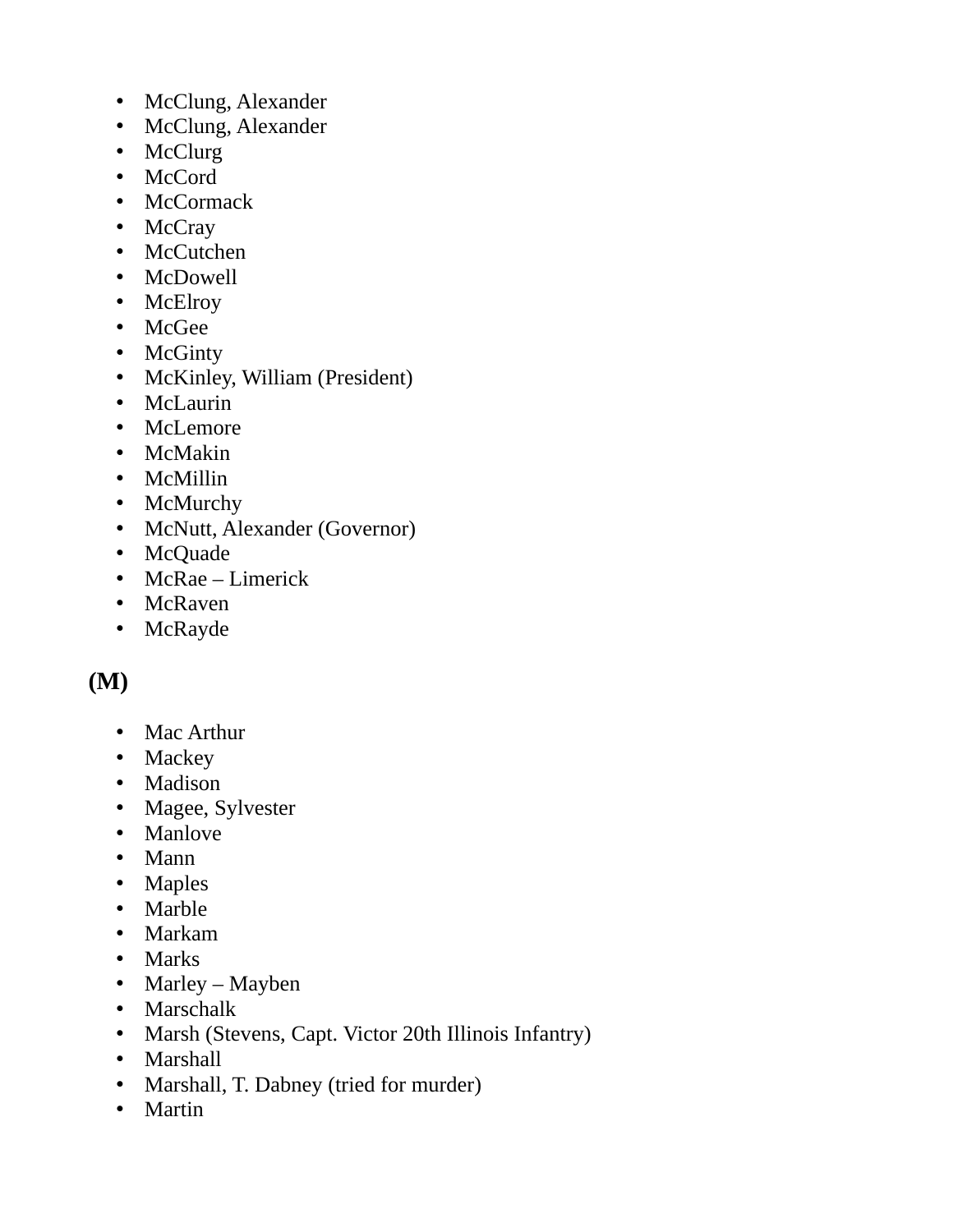- Martin, William Thompson & Others
- Mason
- Mathis Matthews
- Matthews
- Mattingly
- Maxwell
- Maynadier
- Meeks Bible
- Mendrop
- Menifee
- Messenger
- Metzger
- Middleton
- Miles
- Miller
- Millsaps
- Mississippi Warren County Soldiers & Sailors
- Mississippi Governors
- Mitcham, Howard
- Mitchell, Dr. Charles J.
- Mitchell, Dr. Tom
- Moffet
- Monrovia
- Monteith
- Montgomery
- Montgomery
- Montgomery
- Montgomery, Ben (Slave)
- Montgomery, Isiah T. (Slave of Jeff Davis)(Mound Bayou)
- Moore, J. Mack & Others
- Morancy
- Morgan
- Morrison
- Morse, Anthony
- Morten
- Mount, Lavinia
- Muir
- Muirhead
- Mullen
- Mulvihill, M. J.
- Murch
- Murphy, Mrs. Minnie (Kate Stone)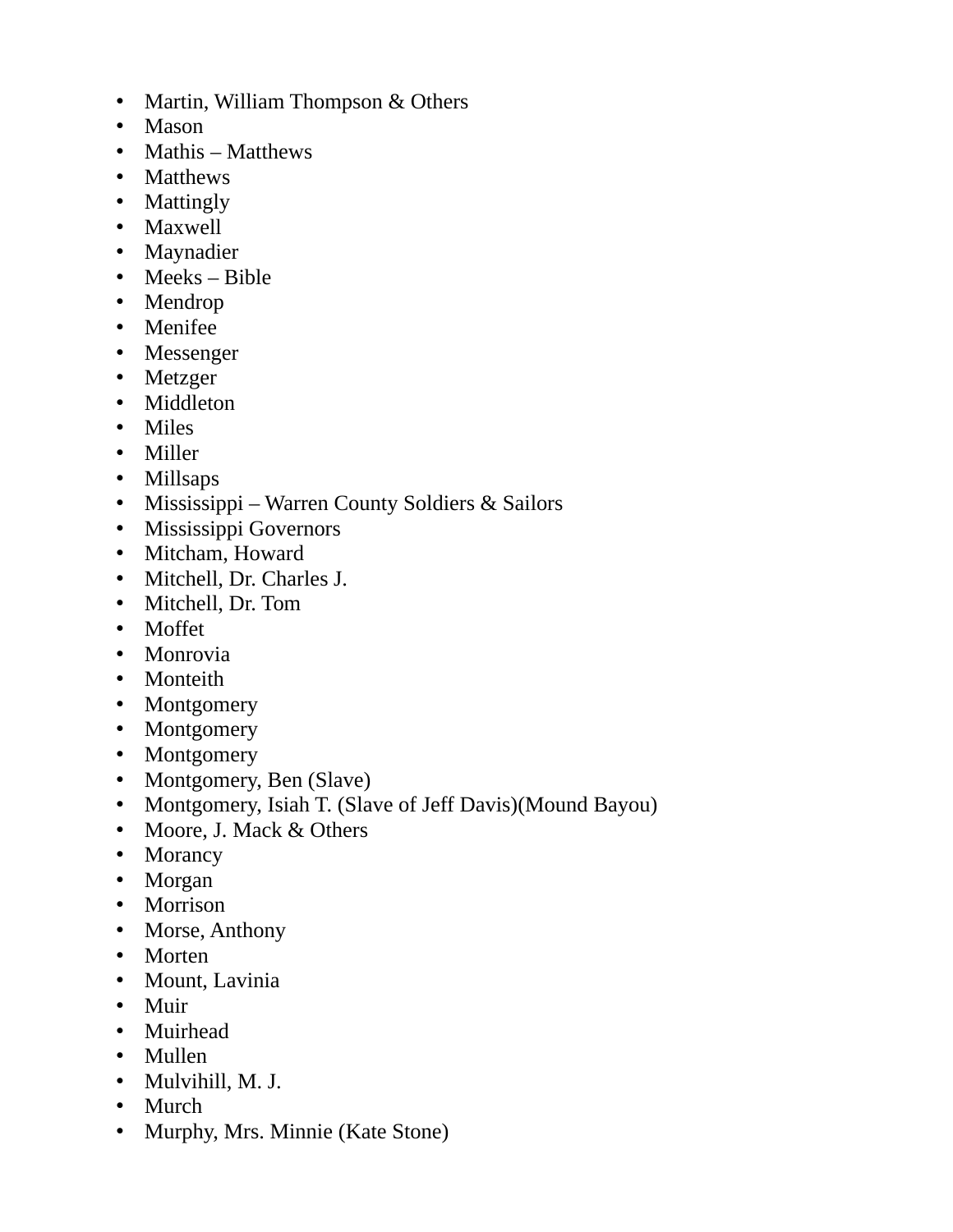- Murray, Alice (Funeral Notice)
- Murrell

**(N)**

- Nailor Family Records
- Neil, Miss Zaidee
- Neves
- Newman
- Newman
- Newman, Claude
- Newman, Isaac & Thomas R.
- Nicholson, William Lum
- Noel
- Noland, Buddy (Tales of Vicksburg)
- Nosser
- Nutt Rush & Haller

# **(O)**

- O'Hara
- O'Leary
- O'Neill
- Ogden
- Owens Gardner

### **(P)**

- P'Poole
- Pace
- Pahlen
- Paine, T. R.
- Palmer Murphey
- Parisot Lamkin
- Park
- Parker
- Parks, Nancy Articles
- Parr, Giles S. (Private registered for Mexican War in Vicksburg)
- Partee
- Passmore Letters 1842
- Patterson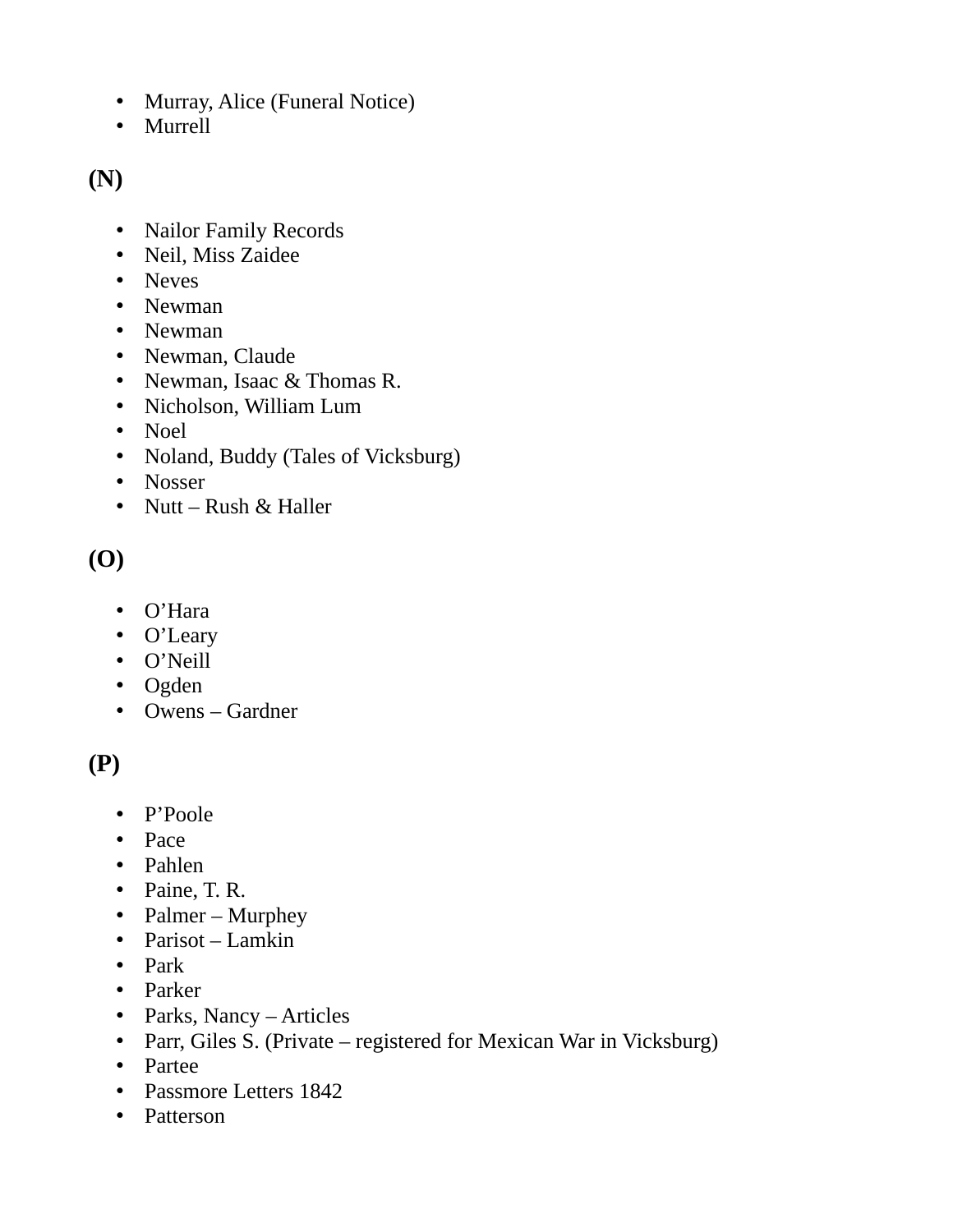- Patterson, Orley Smith, Hood
- Paxton
- Paxton, A. J. (Civil War)
- Payor
- Peeler
- Penley
- Pennington
- Pennington Wright
- Penton, Alfred E.
- Percy
- Perkins
- Perrin
- Pettit
- Pettway
- Pharr
- Phillip, William Scott
- Phillips, Soloman C. (Dr.)
- Pickens
- Pierrepont Mason
- Pittman
- Plaisance
- Poindexter
- Pope
- Porter
- Porter
- Porterfield
- Porterfield, William
- Portwood
- Post Offices
- Potts
- Powell
- Powers
- Prentiss, Joseph
- Prentiss, S. S.
- Price
- Price "Natchez"
- Price, Same Scutchialo
- Purvis
- Purvis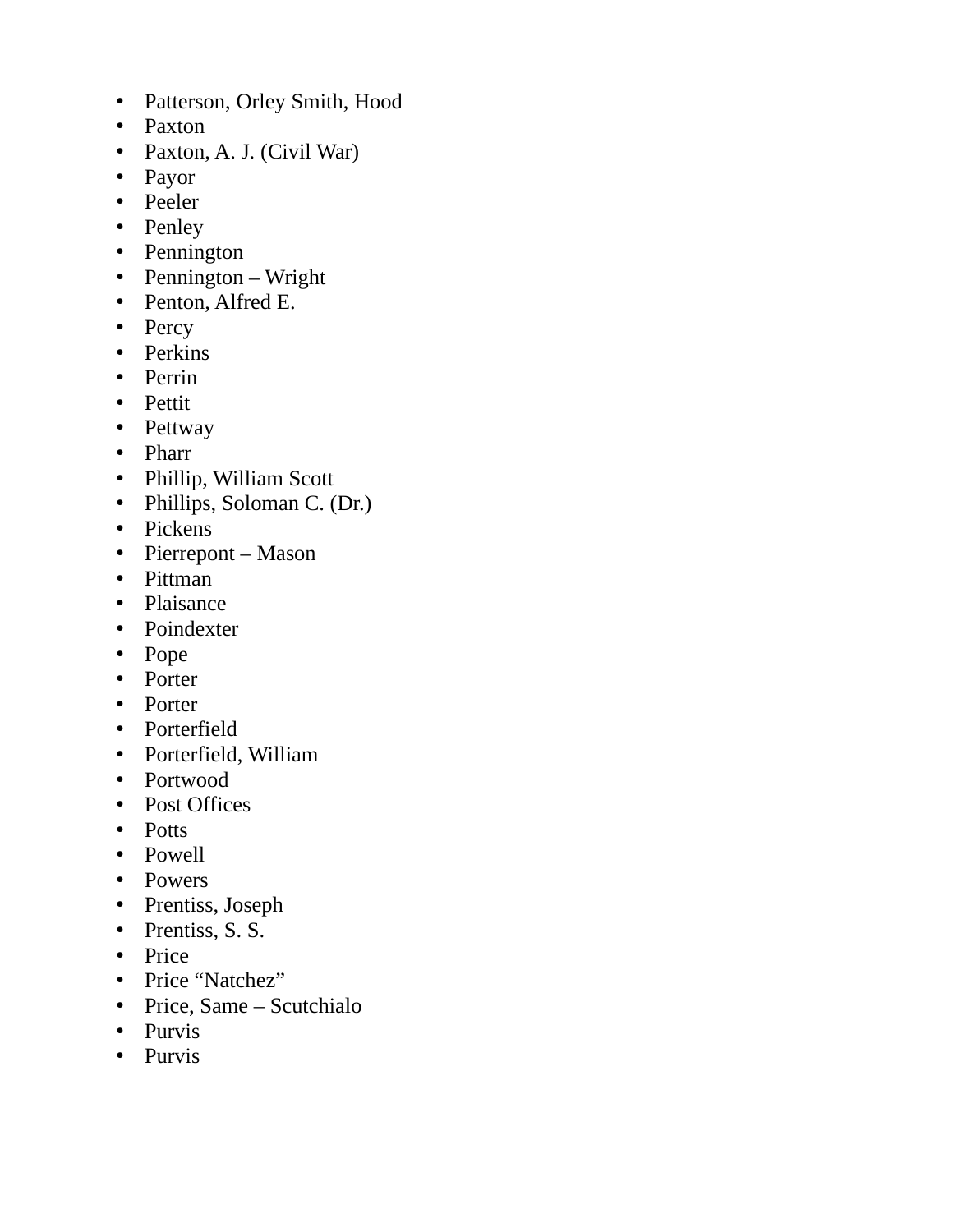## **(Q)**

- Quackenboss
- Quin, Dr. R. A.
- Quitman

### **(R)**

- Ramsey
- Ramsey, Richard
- Randolph
- Rankin
- Rapp
- Rawlins, Gen. John
- Rawls
- Rawls
- Reading, A. B.
- Reeves
- Reeves Hyland
- Regan Lum (Claiborne County)
- Register
- Resor
- Richards
- Richardson
- Richardson, Georgiana
- Ries
- Rigby
- Rigby House
- Riles, Charles
- Ring
- Ring, George
- Roach
- Roach, Mahala
- Roberts
- Roberts
- Robertson
- Robinson
- Roche
- Rogers (From 1834 by Reed Matthews)
- Rollison
- Rose, Alfred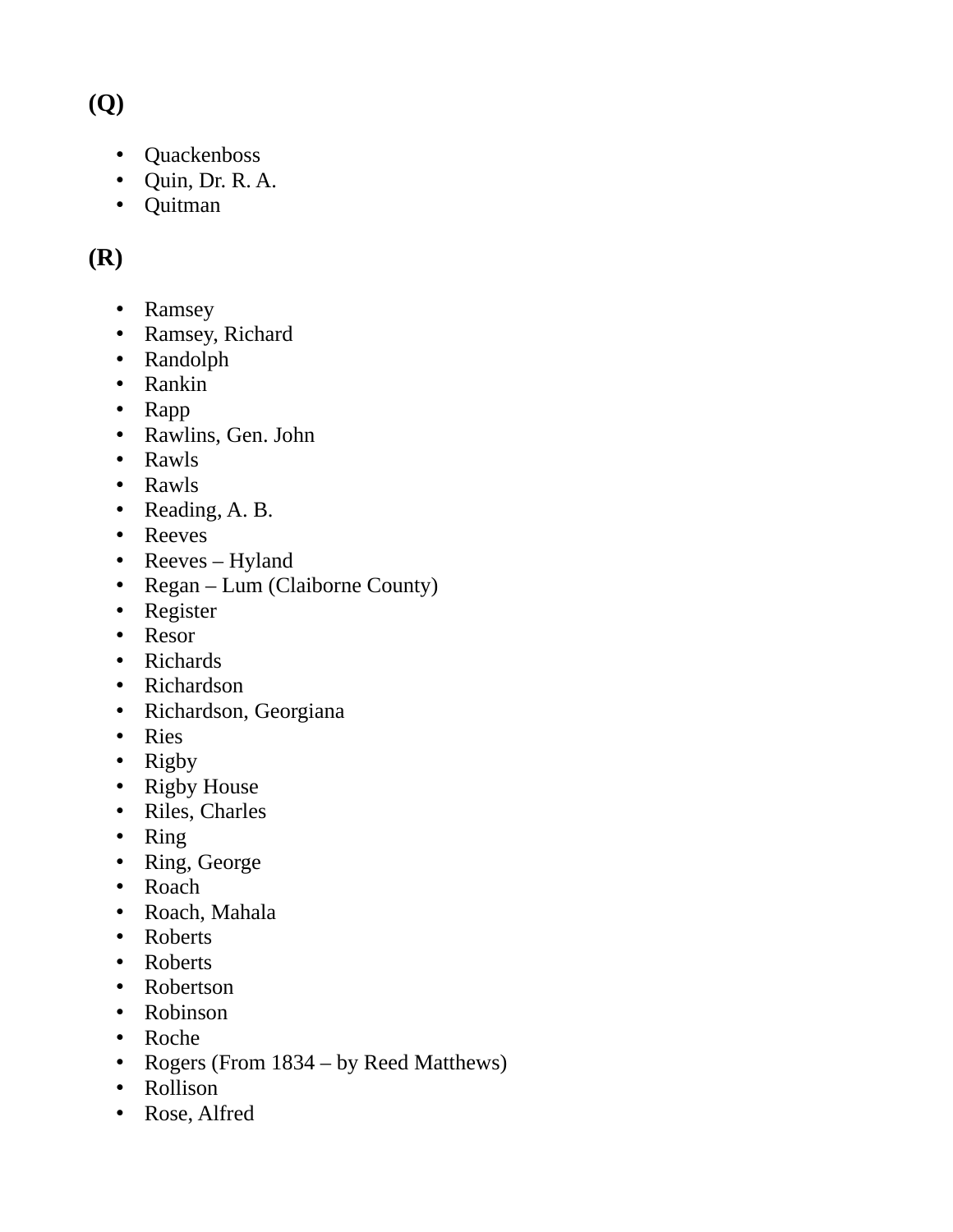- Ross
- Ross, Mary
- Rossman
- Rousseau
- Rowland, Dunbar
- Roy, Col. William D.
- Royall
- Rundell Rocky Springs
- Rundle
- Rushing
- Russell
- Russell, Irwin (Poet)
- Russell, Mr. S. H.
- Russell, Van Blaine

# **(S)**

- S General File
- Sadler
- Samford
- Sanders
- Scarlett, James
- Schaffer White Mason
- Schlottman
- Schmalling
- Schmidt
- Schuler
- Schulz
- Schuman
- Schwab
- Schweppe
- Scott Winfield
- Seale & Kindred Families
- Searles
- Selby
- Sexton
- Shannon File 1
- Shannon File 2
- Sharkey, William Lewis
- Shaw, Alice Diary
- Sherard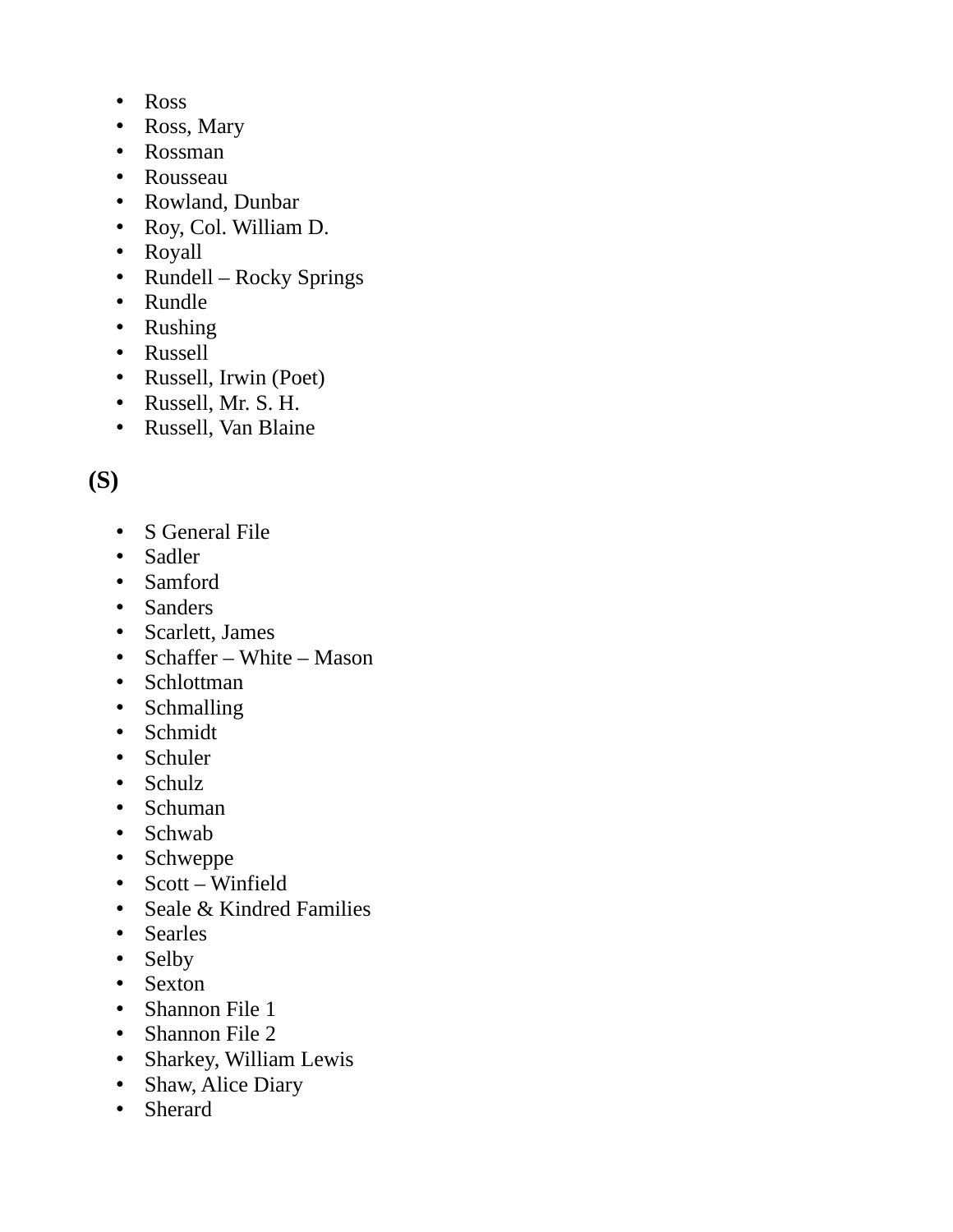- Shirley
- Short
- Shull
- Simrall
- Smarr
- Smartt
- Smedes
- Smith
- Smith (Willie, Jefferson County)
- Smith, William B. Court Case
- Smylie, James
- Snyder
- Sokolosky
- Solser
- Southwell
- Sparks
- Speed
- Spengler
- Stampley
- Steele
- Steigleman
- Stephens (including A. C. Stephens letter to daughter Emily)
- Stevens Hoxie 1
- Stevens Hoxie 2
- Stevens, John C. 2 Letters -
- Stevens, Thomas L.
- Stevenson
- Stites
- Stith
- Stockton
- Stone, Kate Diary "Brokenburn"
- Stout
- Stowers
- Strealy (Annie's Family)
- Street (Sanitarium)
- Street, James
- Strickland
- Stringer
- Strong
- Stuart
- Stuart, James Ford
- Stubbs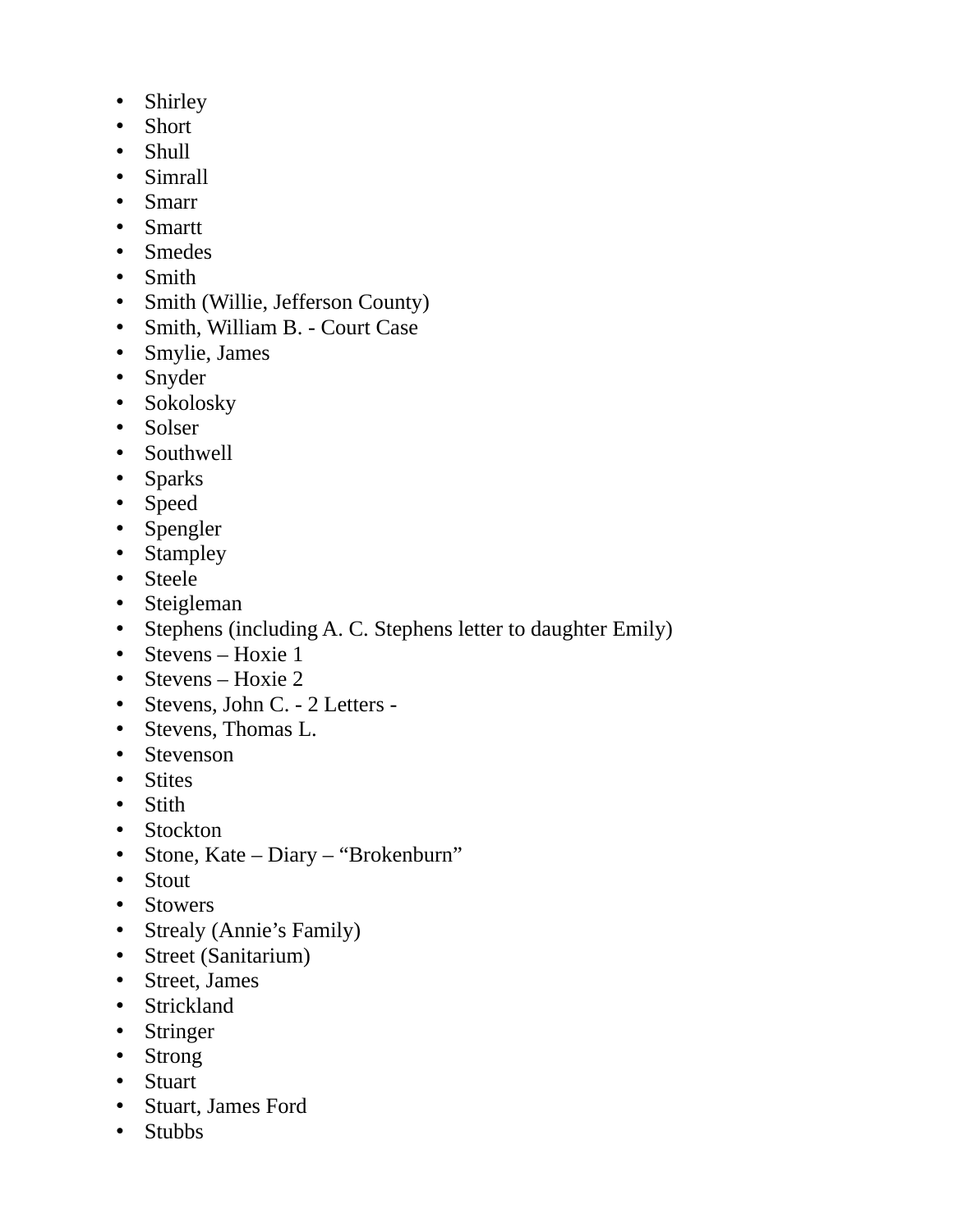- Sturdivant
- Swett
- Swords # 1
- Swords # 2

## **(T)**

- Tappan, Gen. Benjamin
- Tatum
- Taylor
- Taylor
- Templeton
- Terrall, Micajah
- Terry
- Theobald
- Thomas, Benjamin
- Thompson, John Henry
- Thompson, Palmer
- Thrift, Samuel & Emily Bolls
- Tilden Thompson
- Tilghman
- Tillman
- Tiowell
- Todd
- Todd Garsueh
- Tolbert
- Townsend
- Tracy, Samuel Mills
- Treanor
- Trescott
- Tucker
- Tuminello
- Tuminello Photo Collection of Vicksburg

### **(U)**

• Urie

### **(V)**

• V. B. R. - Vicksburg Issue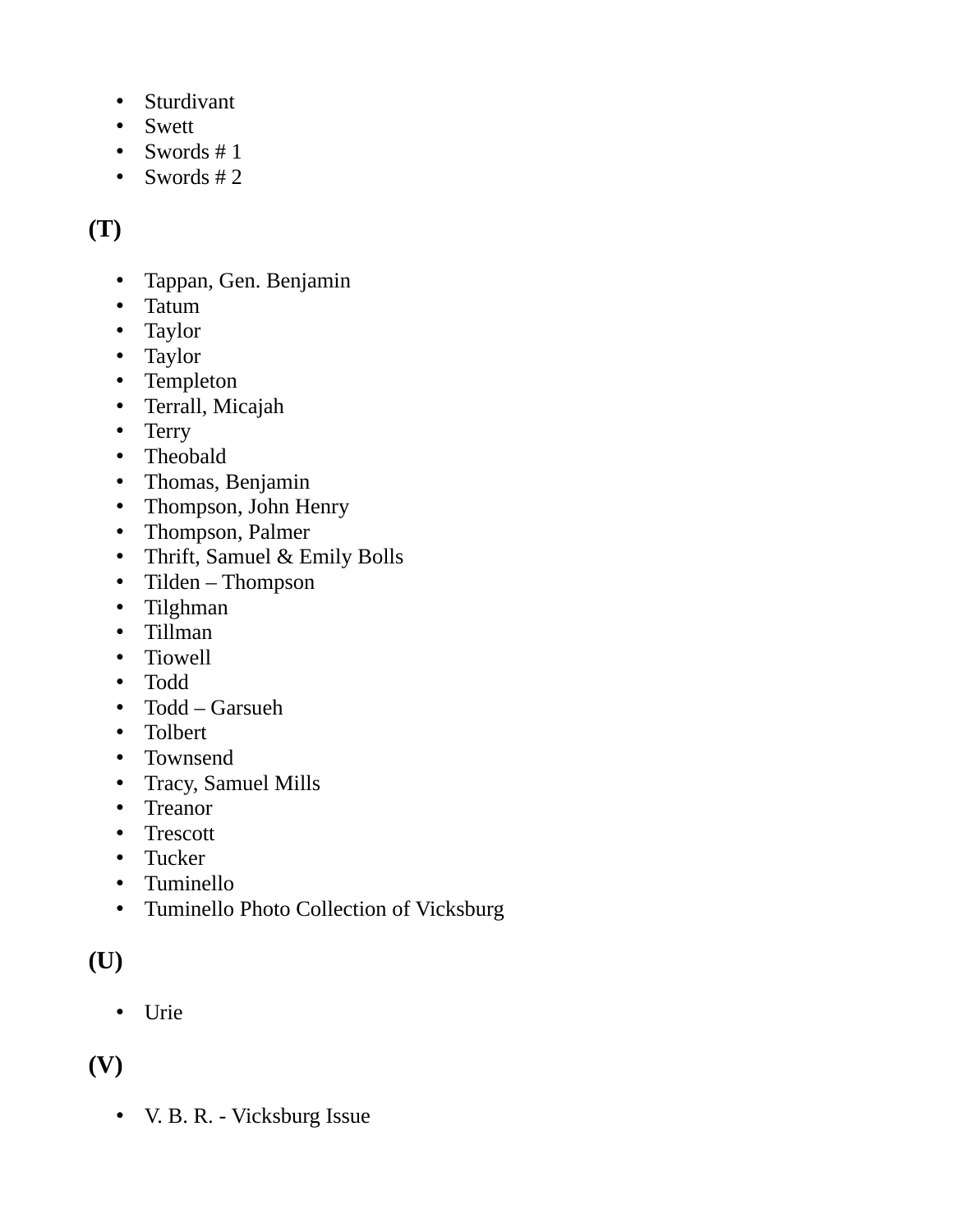- Valentine
- Valentine
- Van Rensselar, Denny
- Vaughan
- Vick 100 Seed Cotton
- Vick Family Papers / Obituaries
- Vick Graves
- Voeimble
- Voellinger
- Von Seutter
- Vossburg

#### **(W)**

- Waddell, William W. (Company A, 46th Illinios Infantry Diary)
- Wade (Jefferson County)
- Wadsworth
- Wailes, B. L. C.
- Wainright
- Wall
- Wallace
- Walton
- Ward
- Wardlaw
- Warren, Dr. Joseph
- Warrington & Grammar
- Washington in Mississippi
- Watson
- Watts
- Watts, Jesse J.
- Weems
- Welch
- Weller
- Wells & Hutichins (Papers & Letters)
- Werlien, Philip
- West, Hector Rowan 1808 1854
- Whatley
- Whitaker
- Whitaker, Warden, Abraham, Daniel, Aquilla, John
- White
- White, Copiah County